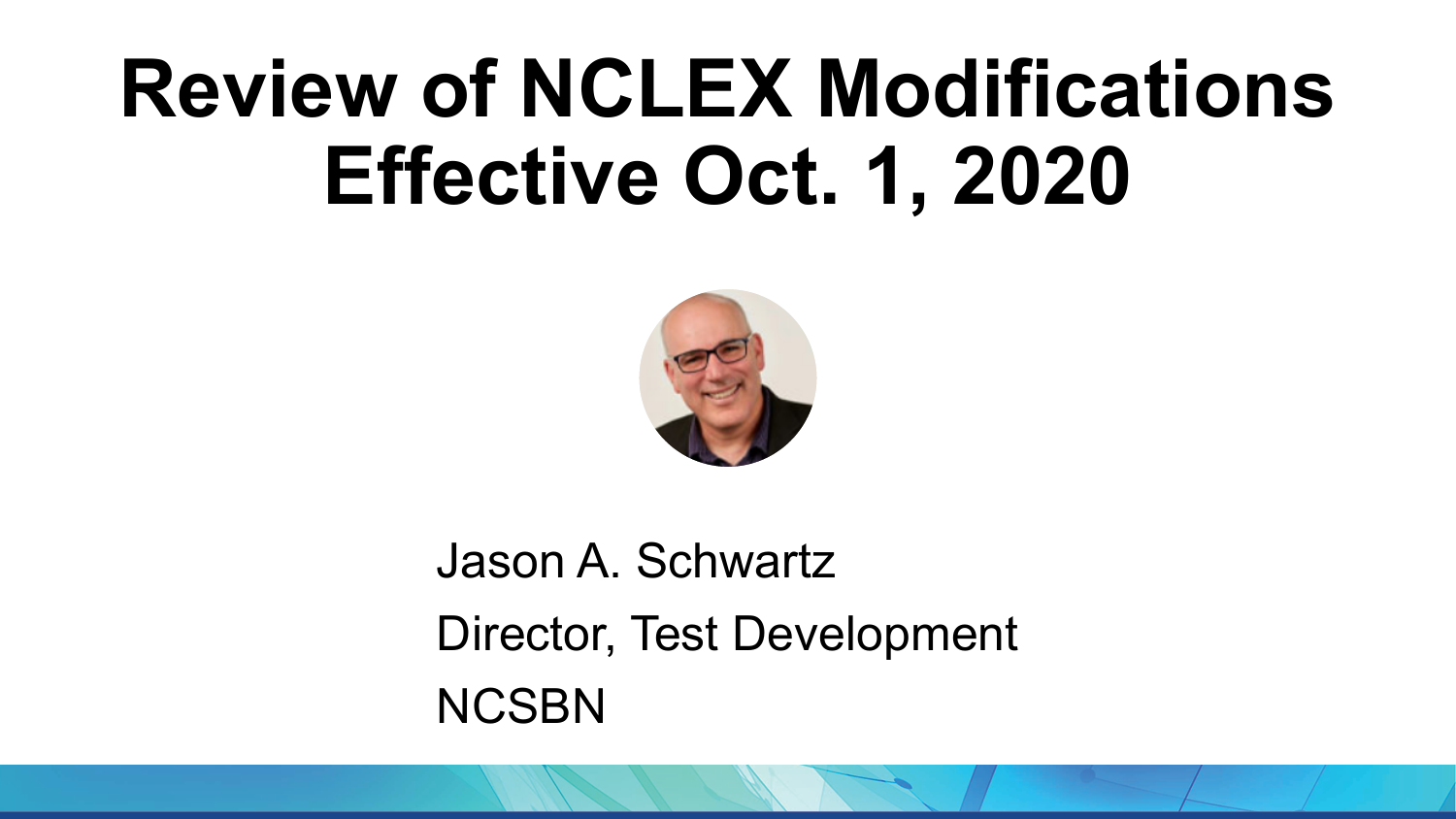## **Review of October 1 changes**

- Return of pretest items
- Increased number of items on exam
- Return of NGN Special Research Section to RN exam
- Introduction of NGN Special Research Section to PN exam
- Removal of NCLEX tutorial
- Increased time available to candidates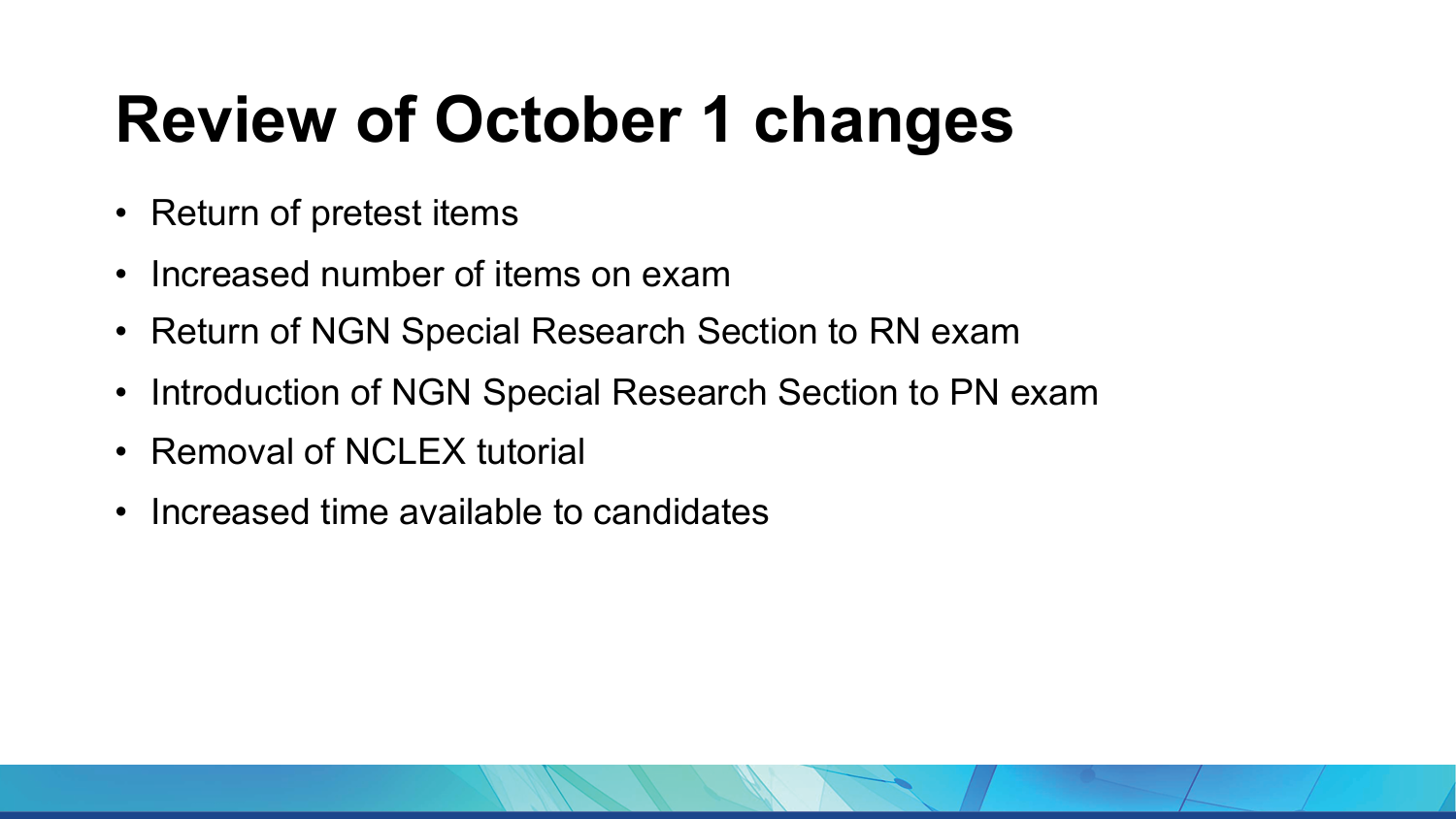#### **Return of Pretest Items**

| When?            | <b>NCLEX-RN</b>  | <b>NCLEX-PN</b>  |
|------------------|------------------|------------------|
| Pre-COVID        | 15 pretest items | 25 pretest items |
| March 25-Sept 30 | 0 pretest items  | 0 pretest items  |
| October 1        | 15 pretest items | 15 pretest items |

**Why?** – NCSBN relies on pretest items to maintain the item bank.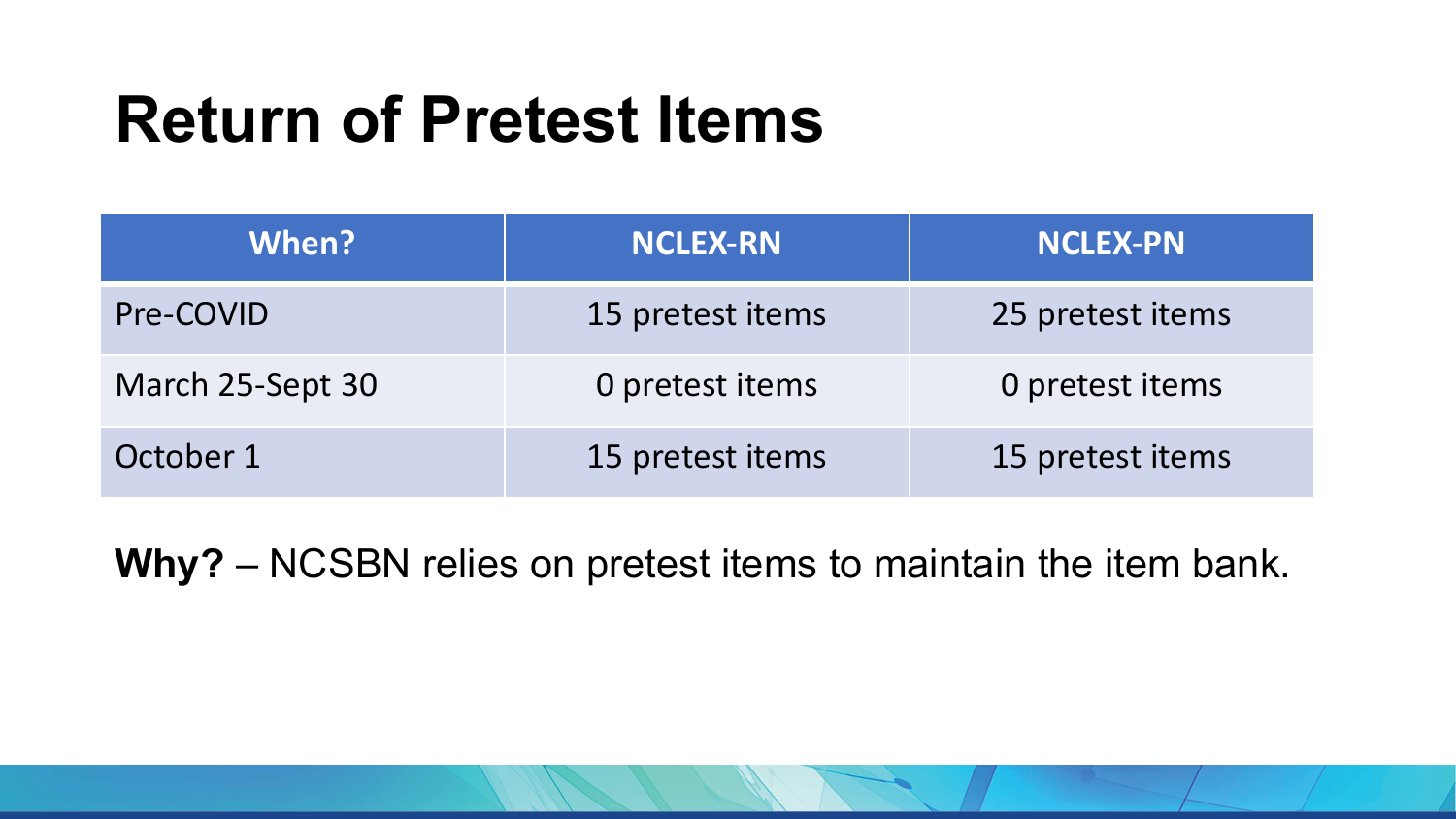#### **Increased number of items**

| When?            | <b>NCLEX-RN</b>  | <b>NCLEX-PN</b>  |
|------------------|------------------|------------------|
| Pre-COVID        | $75 - 265$ items | $85 - 205$ items |
| March 25-Sept 30 | $60 - 130$ items | $60 - 130$ items |
| October 1        | $75 - 145$ items | $75 - 145$ items |

**Why?** – The return of pretest items adds 15 items to each exam.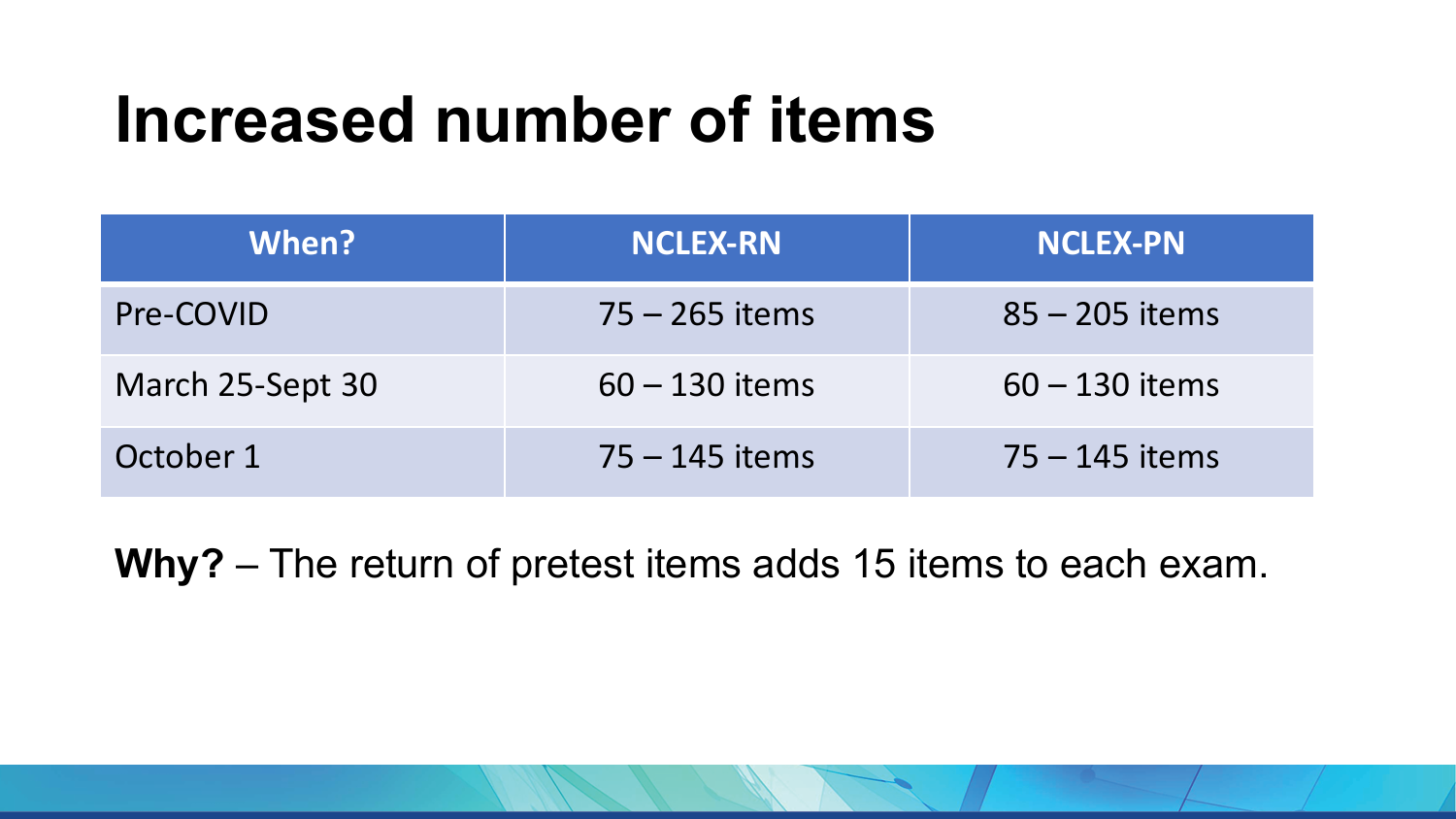### **NGN Special Research Section**

| When?            | <b>NCLEX-RN</b> | <b>NCLEX-PN</b> |
|------------------|-----------------|-----------------|
| Pre-COVID        | Optional        | <b>None</b>     |
| March 25-Sept 30 | <b>None</b>     | <b>None</b>     |
| October 1        | Optional        | Optional        |

**Why?** – The SRS supports data analysis important to the NGN.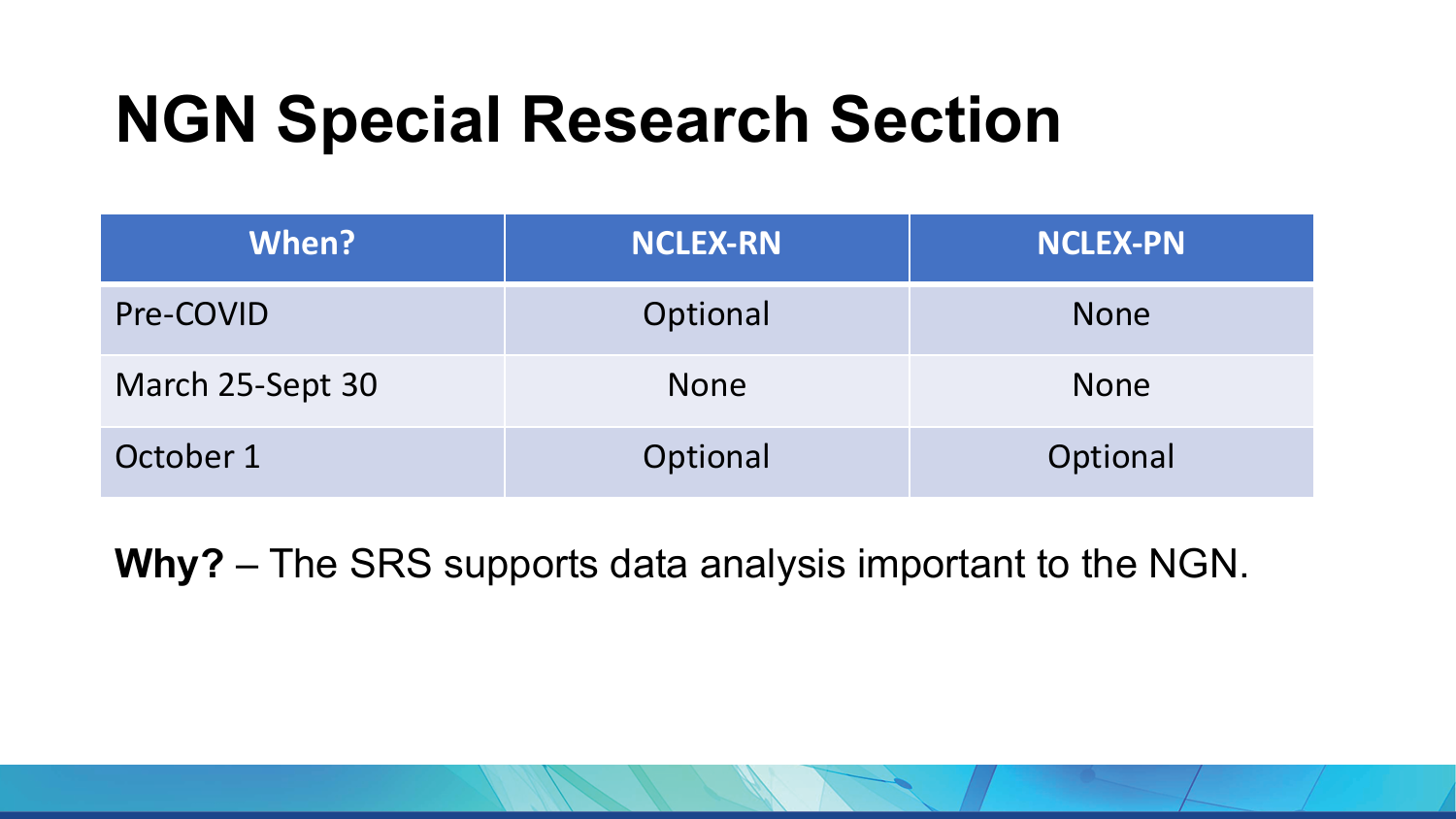### **Removal of tutorial**

| When?            | <b>NCLEX-RN</b>    | <b>NCLEX-PN</b>    |
|------------------|--------------------|--------------------|
| Pre-COVID        | Online and on exam | Online and on exam |
| March 25-Sept 30 | Online and on exam | Online and on exam |
| October 1        | Online only        | Online only        |

**Why?** – The removal of the tutorial reduces test taking time.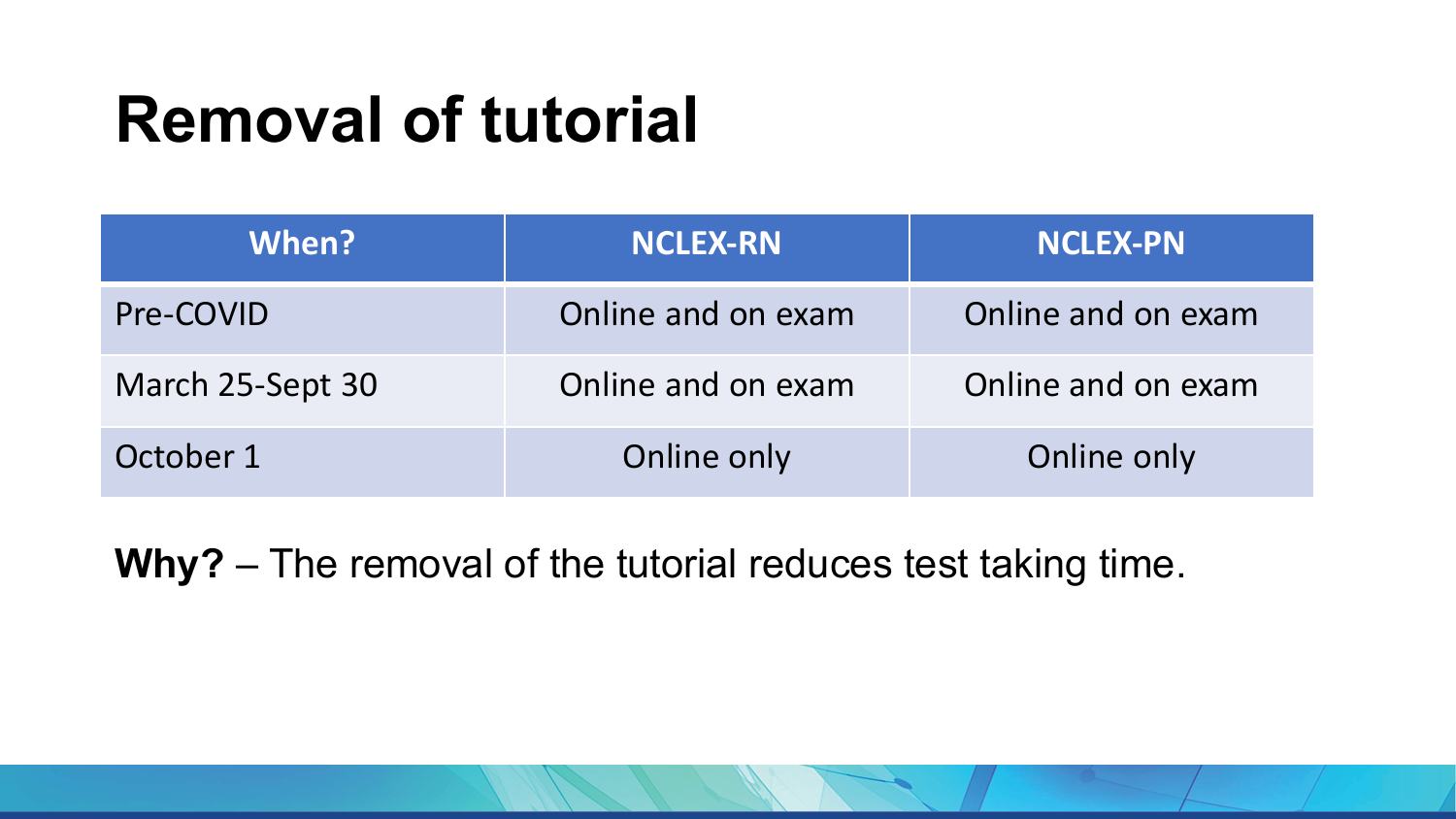### **Increased testing time**

| When?            | <b>NCLEX-RN</b> | <b>NCLEX-PN</b> |
|------------------|-----------------|-----------------|
| Pre-COVID        | 6 hours         | 5 hours         |
| March 25-Sept 30 | 4 hours         | 4 hours         |
| October 1        | 5 hours         | 5 hours         |

**Why?** – Time has been added to support return of Pretest and SRS items